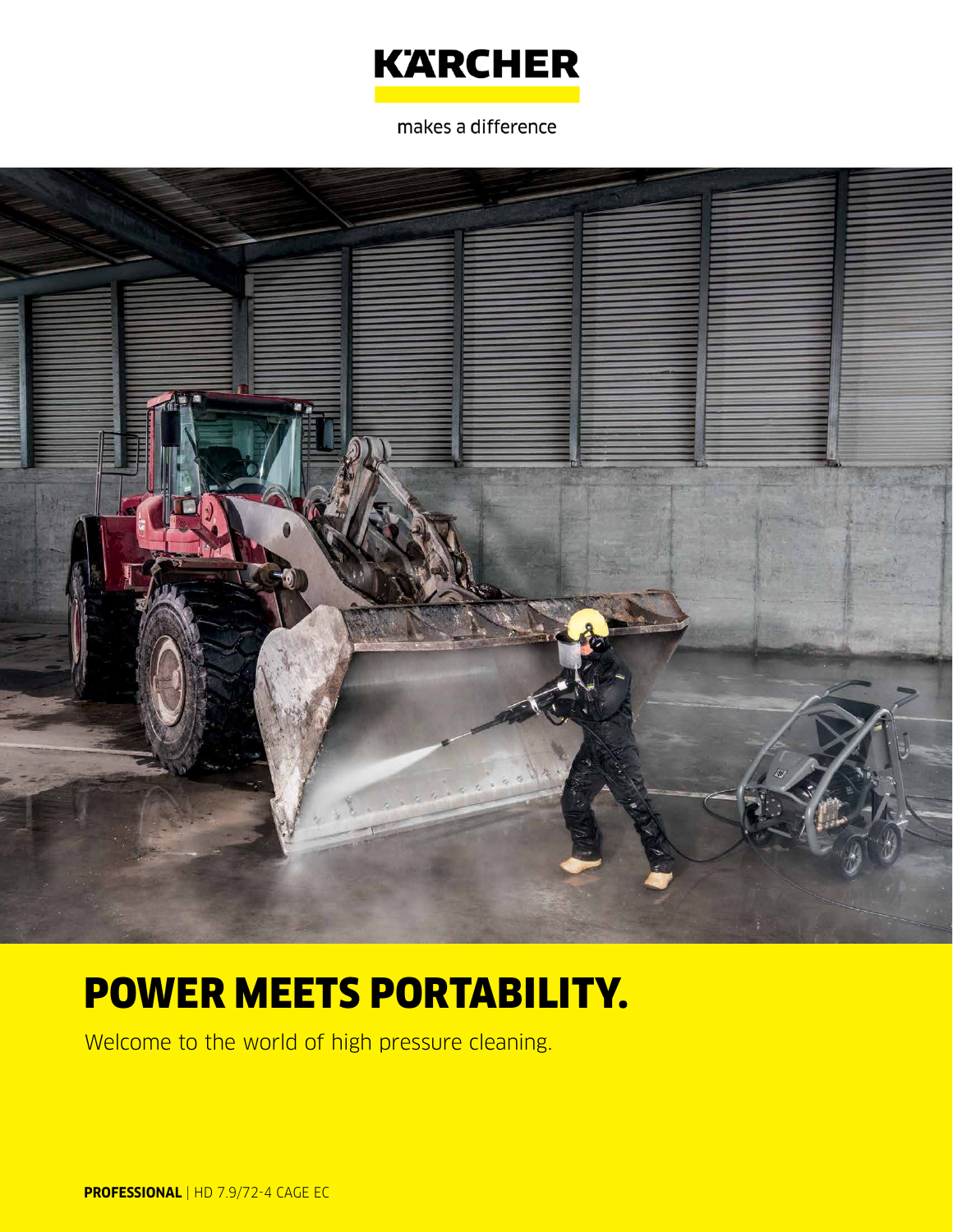

### **Maximum power in a minimal package.**

The HD 7.9/72-4 Cage EC high pressure cleaner delivers 7.9 gallons per minute at a powerful 7,200 PSI. It features a simple on/off dial and automatic pressure relief valve, making it easy to use, while delivering the most powerful cleaning performance in its class for a variety of applications.





#### **1 Pressure relief valve**

- Pressure relief valve reduces pressure in the hose so it remains flexible when the trigger gun is closed
- Pressure is built up slowly when pulling the trigger gun to prevent immediate impact on shoulder and cleaning surface
- Protection from pressure spikes during operation

#### **2 Outstanding mobility**

- Large wheels and an optimum center of gravity makes transportation easy despite its size
- Crane hook allows simple loading and unloading
- Brakes guarantee safety during operation or transport



#### **3 Intelligent features**

- Standard dry run protection of the pump with indicator light
- Soft-start limits the current during startup preventing pump damage or tripping of circuit breakers
- Large water filter ensures long service life of the pump

#### **4 Ease of use**

- On-board storage for all accessories
- $\blacksquare$  Simple operation with one simple on/off dial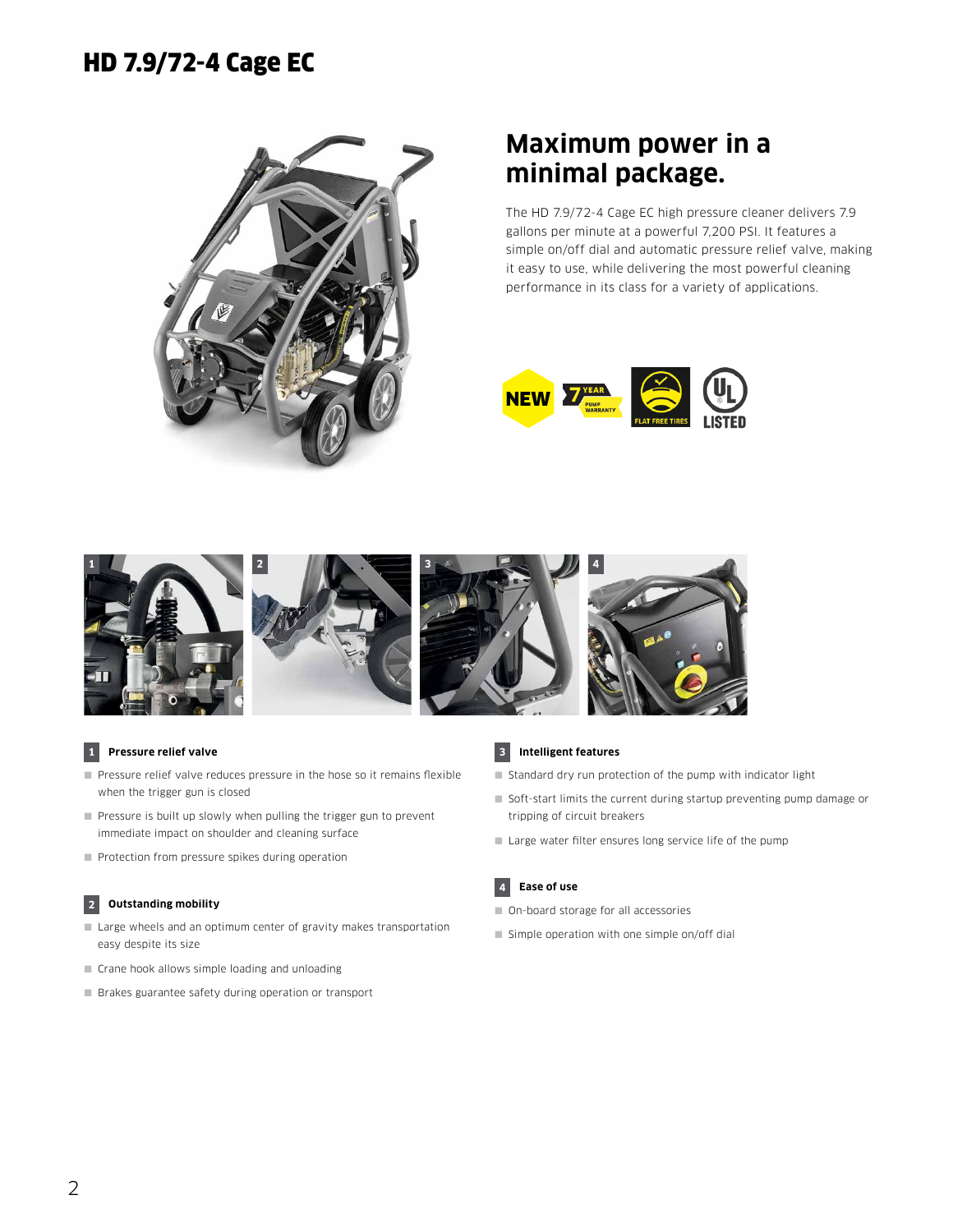## Technical data and equipment.

#### **TECHNICAL DATA**

| Model                           | Part No. | GPM | PSI | Drive                            | Max inlet temp | Motor Rating                 | Pump | Ship Weight (lbs) | <b>Ship Dimensions</b><br>(L x W x H) Inches |
|---------------------------------|----------|-----|-----|----------------------------------|----------------|------------------------------|------|-------------------|----------------------------------------------|
| HD 7.9/72-4 Cage Ec 1.367-163.0 |          | 7.9 |     | 7200 E-Motor 460 V / 60 Hz 140°F |                | 30 kW / 41 HP Crankshaft 699 |      |                   | 51.9 x 29.4 x 43                             |

| <b>ACCESSORIES</b> |             |                                                       |  |  |  |  |
|--------------------|-------------|-------------------------------------------------------|--|--|--|--|
|                    | Order No.   | <b>Description</b>                                    |  |  |  |  |
| п                  | 4.775-824.0 | Kärcher industry gun                                  |  |  |  |  |
| п                  | 4.760-679.0 | 28" spray lance (up to 9,280 PSI)                     |  |  |  |  |
| ▪                  | 6.391-847.0 | 66' pressure hose (up to 8,990 PSI)                   |  |  |  |  |
| п                  | 5.765-263.0 | Flat jet nozzle, 060                                  |  |  |  |  |
| $\Box$             | 2.637-017.0 | Add-on kit pre pressure pump                          |  |  |  |  |
| □                  | 2.639-251.0 | Shoulder support                                      |  |  |  |  |
| $\Box$             | 4.760-653.0 | 41" spray lance (up to 9,280 PSI)                     |  |  |  |  |
| $\Box$             | 4.760-675.0 | 60" spray lance (up to 9,280 PSI)                     |  |  |  |  |
| $\Box$             | 4.760-677.0 | 81" spray lance (up to 9,280 PSI)                     |  |  |  |  |
| □                  | 4.403-004.0 | Hose coupling                                         |  |  |  |  |
| $\Box$             | 6.391-846.0 | 33' pressure hose (up to 8,990 PSI)                   |  |  |  |  |
| $\Box$             | 6.391-019.0 | 100' pressure hose (up to 8,990 PSI)                  |  |  |  |  |
| $\Box$             | 2.113-073.0 | Flat jet nozzle, 075 (5,075 PSI)                      |  |  |  |  |
| □                  | 2.113-075.0 | Flat jet nozzle, 095 (3,625 PSI)                      |  |  |  |  |
| $\Box$             | 2.113-077.0 | Flat jet nozzle, 120 (2,175 PSI)                      |  |  |  |  |
| □                  | 5.765-264.0 | Point jet nozzle, 060                                 |  |  |  |  |
| $\Box$             | 2.113-074.0 | Point jet nozzle, 075 (5,075 PSI)                     |  |  |  |  |
| □                  | 2.113-076.0 | Point jet nozzle, 095 (3,625 PSI)                     |  |  |  |  |
| $\Box$             | 2.113-078.0 | Point jet nozzle, 120 (2,175 PSI)                     |  |  |  |  |
| □                  | 6.415-060.0 | F9 power rotary jet (7,200 PSI)                       |  |  |  |  |
| $\Box$             | 6.025-526.0 | F9 power rotary jet repair kit                        |  |  |  |  |
| $\Box$             | 6.025-233.0 | Tool for changing rotor seat                          |  |  |  |  |
| $\Box$             | 6.392-401.0 | 33' pipe cleaning hose                                |  |  |  |  |
| $\Box$             | 6.392-402.0 | 66' pipe cleaning hose                                |  |  |  |  |
| $\Box$             | 6.392-403.0 | 100' pipe cleaning hose                               |  |  |  |  |
| $\Box$             | 6.470-223.0 | Foot valve                                            |  |  |  |  |
| $\Box$             | 6.025-527.0 | Pipe cleaning nozzle, Standard 060                    |  |  |  |  |
| □                  | 6.025-528.0 | Pipe cleaning nozzle, Quattro 060                     |  |  |  |  |
| $\Box$             | 6.025-529.0 | Pipe cleaning nozzle, Rotary 060                      |  |  |  |  |
| $\Box$             | 6.025-257.0 | Mounting tool for nozzle kit                          |  |  |  |  |
| $\Box$             | 9.917-716.0 | Abrasive blaster                                      |  |  |  |  |
| $\Box$             | 9.886-552.0 | F98 3-nozzle kit for abrasive blaster                 |  |  |  |  |
| $\Box$             | 6.025-308.0 | Abrasive material hose                                |  |  |  |  |
| $\Box$             | 6.025-258.0 | Suction lance                                         |  |  |  |  |
| $\Box$             | 5.401-325.0 | Adapter M20 to UNF                                    |  |  |  |  |
| □                  | 2.643-577.0 | FRI 50 Me industrial surface cleaner, 20" (7,200 PSI) |  |  |  |  |
| $\Box$             | 6.415-059.0 | Nozzle kit for FRI 50 Me                              |  |  |  |  |
|                    |             |                                                       |  |  |  |  |

 $\blacksquare$  Included  $\Box$  Optional